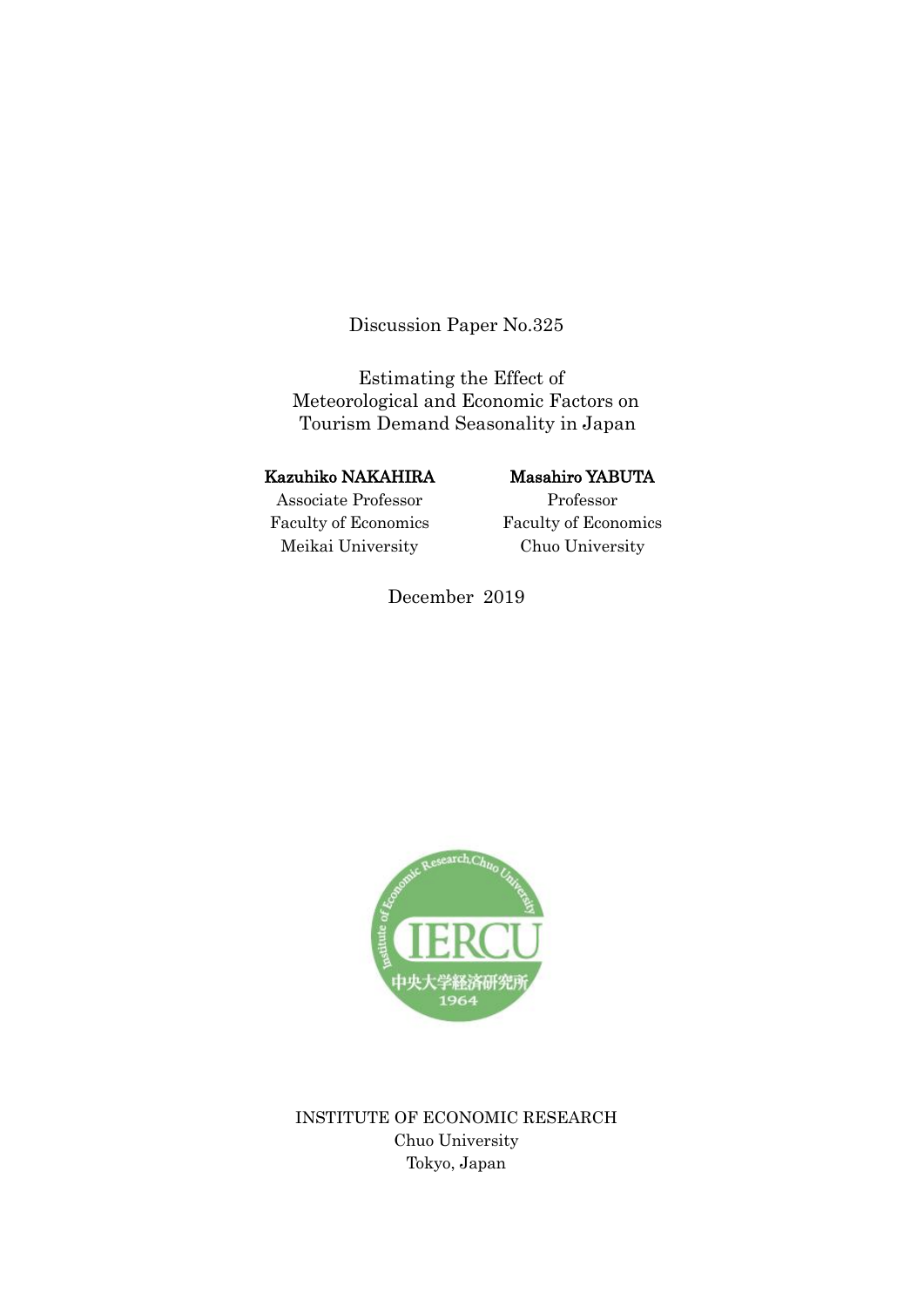# **Estimating the Effect of Meteorological and Economic Factors on Tourism Demand Seasonality in Japan**

*(Preliminary Working Draft: Please do not cite or quote without permission of the authors.)*

#### **Kazuhiko NAKAHIRA**

Associate Professor, Faculty of Economics, Meikai University E-mail: nakahira@meikai.ac.jp

# **Masahiro YABUTA**

Professor, Faculty of Economics, Chuo University E-mail: yabuta@tamacc.chuo-u.ac.jp

#### **ABSTRACT**

The tourism seasonality expressed by fluctuated number of visitors to a destination is affected by various factors. Focusing on this aspect, this paper examines the tourism seasonality of western region in Japan including Kyoto, Osaka, Hiroshima, Fukuoka, and Okinawa (or city of Naha in Okinawa prefecture) with the data that possibly be the meteorological fundamentals and the economic factors. Concretely, the empirical investigation based on the panel data analysis by applying the so-called "two-way fixed effects model" is implemented.

 The empirical examination derives the results as follows. The estimation result of model 1 implies that the sightseeing place with small amount of rain might obtain comparatively a large tourism demand. The average air temperature and the level of vitalization of regional economy do not work as the factors to get the tourism demand. The estimation result based on the model 2 might describe that the tourism destination with comfortable temperature is able to attract a large tourism demand, and the one with ample sunshine also has a chance to obtain a large number of tourists. From a different aspect, meteorological factors might have a certain impact on tourism demand but the economic variables that possibly be the seasonal factors are not the critical determinants of tourism demand in Japan's western region.

**Key words: Tourism,** Tourism demand, Seasonality, Panel regression **JEL Classification Code:** C33, L83, O18, R58, Z38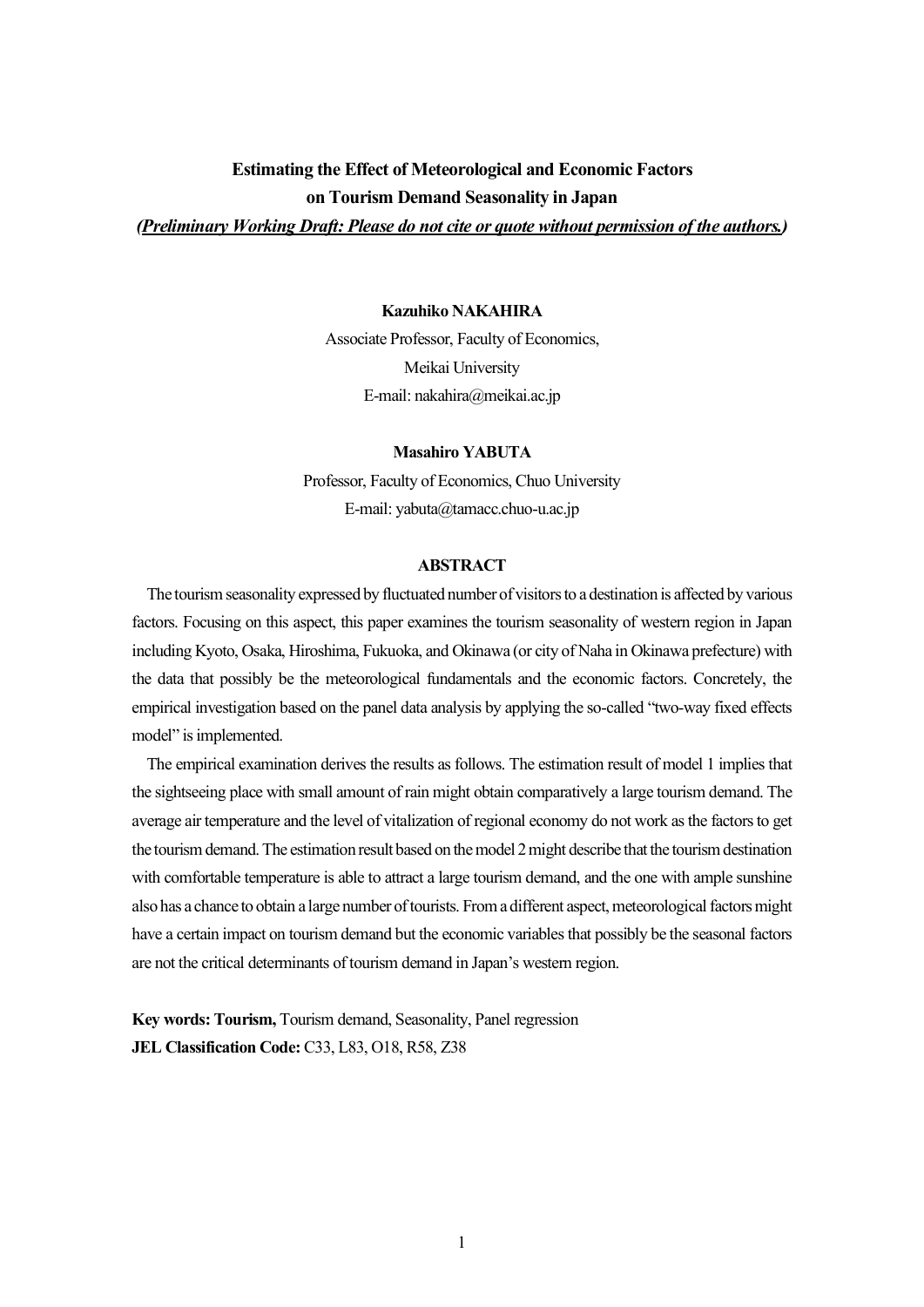#### **1. Introduction**

 The aim of this study is to investigate how meteorological (or climatic) and economic factors affect tourism demand fluctuations and seasonality in western Japan's typical tourism destinations. Seasonal tourism fluctuation can be a serious problem since this topic is critical in that it destabilizes the employment, tourism businesses, and the regional economy. In addition, various strategies and evaluations on tourism management should be individually determined because some causes of tourism seasonality, which are related to natural- and socio-economic factors, do not correspond with one another. In this respect, a policy to mitigate seasonal fluctuation is required for stable and profitable management (Lee *et al.*(2008)). In this paper, we analyze the factors that cause seasonal changes in tourism, focusing on climate and economic factors. Policies that mitigate seasonal variations in tourism depend on what causes seasonal variations.

 What causes the seasonal variation in tourism? The primary factor of seasonal variation is based on the geographical environment and the climatic condition. Regarding this matter, Cuccia and Rizzo (2011) analyze seasonality as one of the main phenomena having an effect on tourism and insist that it depends on the features of both tourism demand and tourism destinations from the aspect of location and services supplied. On the other hand, Kulendran and Dwyer (2010, 2012) focus on economic factors in addition to some meteorological elements when they examine the influence of seasonal fluctuations on tourism. One of the essential literatures for studying seasonal variations in tourism is Baum and Lundtorp (2001). They give a comprehensive analysis of the seasonal variation in tourism in terms of tourism facility managements. Butler (2001) overviews the cause and effect of seasonal variations on tourism by pointing out the practical difficulties of mitigation of variations. To carry on the spirits of these studies, our research focuses on meteorological and economic factors to examine the tourism demand in western region of Japan.

 In this research, panel data analysis is conducted to analyze the tourism demand fluctuation with the balanced panel data set. Technically, it is hard to make an exhaustive investigation of seasonality on tourism demand by a simple panel data estimation. In this respect, we apply the so-called "two-way fixed effects model" that reflects the individual effects and the period (time) effects on panel data regression. The implication of our result can be used to investigate the efficient operation of tourism facilities and infrastructures as the regional economic policy at the micro- and macro-levels.

 The remainder of this paper is organized as follows. In Section 2, panel unit root test and panel regression analysis by applying two-way fixed effects model are implemented. Finally, Section 3 summarizes our research.

#### **2. Panel Regression Analysis**

#### **2.1 The Data**

 This section describes the data set used in our empirical panel data analysis for the influence of meteorological and economic variables on tourism in Japanese western region. In our panel data set, each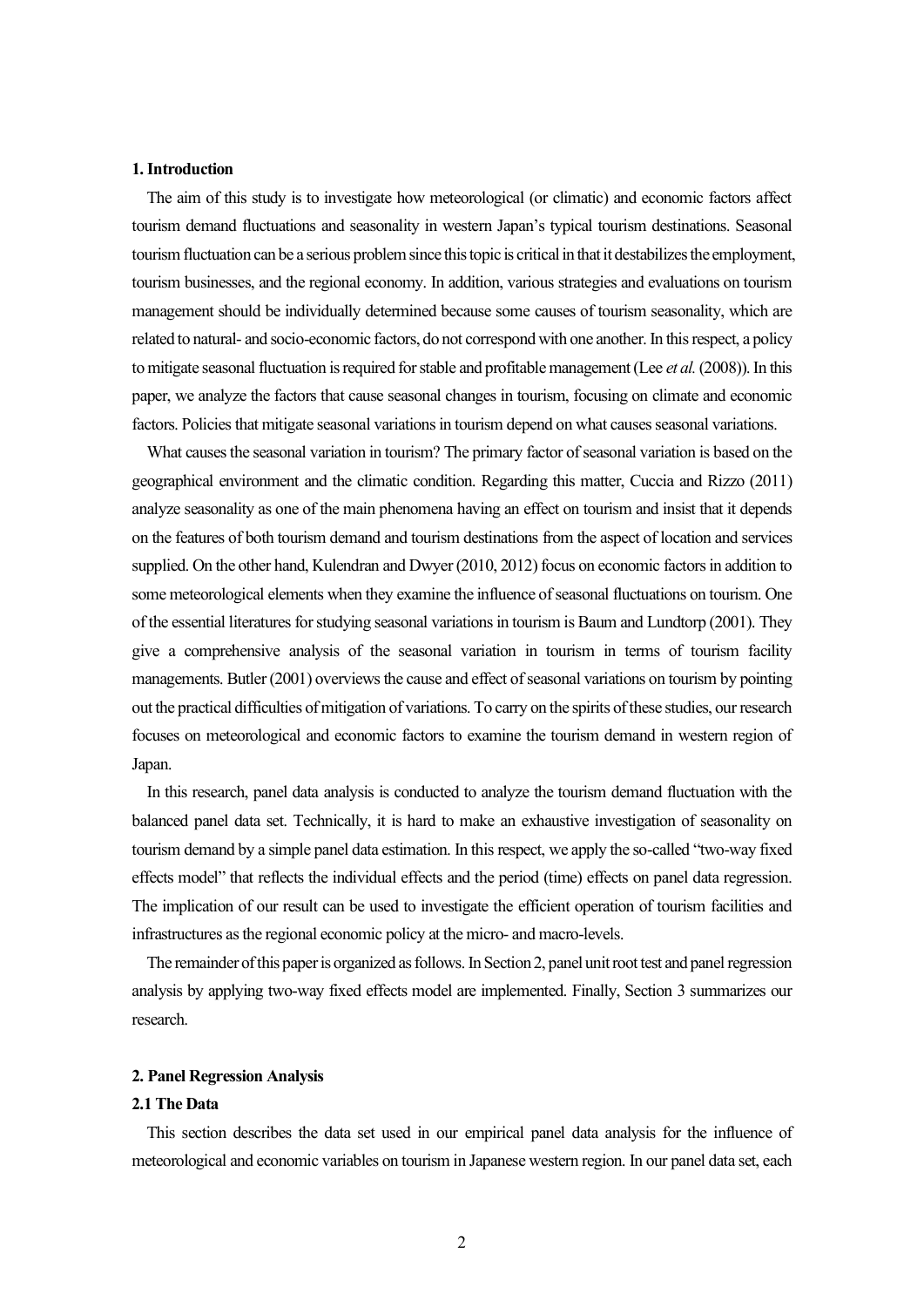variable includes 12 units (monthly series), and each unit has 120 months of data (from January 2000 to December 2017), and 5 cross-sections are included – the cities of Kyoto, Osaka, Hiroshima, Fukuoka, and Naha (in the Okinawa prefecture). Our dataset is composed of the following variables.<sup>1</sup>

- *V*: approximate total number of overnight guests (accommodation facilities with 10 or more employees); prefectural data (Kyoto, Osaka, Hiroshima, Fukuoka, Okinawa), monthly, final figures (Transition Table in Table 4-2, result of the survey "Overnight Travel Statistics," (second preliminary estimate) January to December 2017, final report, the Japan Tourism Agency, Ministry of Land, Infrastructure, Transport, and Tourism ).
- *R*: amounts of rainfall (mm) at observation sites (in the cities of Kyoto, Osaka, Hiroshima, Fukuoka, and Naha (in the Okinawa prefecture)), monthly, issued by the Japan Meteorological Agency.
- *T*: average air temperature (°C) at observation sites (in the cities of Kyoto, Osaka, Hiroshima, Fukuoka, and Naha (in the Okinawa prefecture)), monthly, issued by the Japan Meteorological Agency.
- *S*: total sunshine duration (hours) at observation sites (in the cities of Kyoto, Osaka, Hiroshima, Fukuoka, and Naha (in the Okinawa prefecture)), monthly, issued by the Japan Meteorological Agency.
- *P*: consumer price index, prefectural data (Kyoto, Osaka, Hiroshima, Fukuoka, and Okinawa), monthly, original index, all items, base year = 2015, issued by the Ministry of Internal Affairs and Communications.
- *I*: indices of industrial production, prefectural data (Kyoto, Osaka, Hiroshima, Fukuoka, and Okinawa), monthly, original index, manufacturing (Item Number: 2A00000000) (Kyoto and Osaka), mining and manufacturing (Item Number: 2000000000) (Hiroshima, Fukuoka, and Okinawa), base year = 2010, issued by each prefectural government office and the Ministry of Economy, Trade, and Industry.

"*V*" is the proxy variable for tourism demand and "*I*" is the proxy variable for the level of vitalization of the regional economy. In addition, our empirical analysis focuses on western region in Japan, namely, on the cities of Kyoto, Osaka, Hiroshima, Fukuoka, and Naha (in the Okinawa prefecture). The meteorological variables, *R*, *T*, and *S* were observed at the observation sites of the Japan Meteorological Agency in each area or city. Therefore, they represent a city-level or town-level data set. By contrast, the economic variables, *V*, *P*, and *I* reflect the prefectural-level data that were observed by several local governmental offices. In this study, the prefectural-level items are regarded as proxy variables for city- or town-level data for the empirical research based on the regional tourism.

 $1$  The data on "approximate total number of overnight guests" can be retrieved from the website of the Japan Tourism Agency, Ministry of Land, Infrastructure, Transport, and Tourism (http://www.mlit.zgo.jp/kankocho/siryou/toukei/shukuhakutoukei.html). The "amounts of rainfall," "average air temperature," and "total sunshine duration" were obtained from the Japan Meteorological Agency's website (https://www.data.jma.go.jp/gmd/risk/obsdl/index.php#). The "consumer price index" is available from the "e-stat" website (https://www.e-stat.go.jp/dbview?sid=0003143513). The data on "Indices of Industrial Production (prefectural data)" can be retrieved from the website of the Ministry of Economy, Trade, and Industry (http://www.meti.go.jp/statistics/tyo/iip/chiiki/index.html).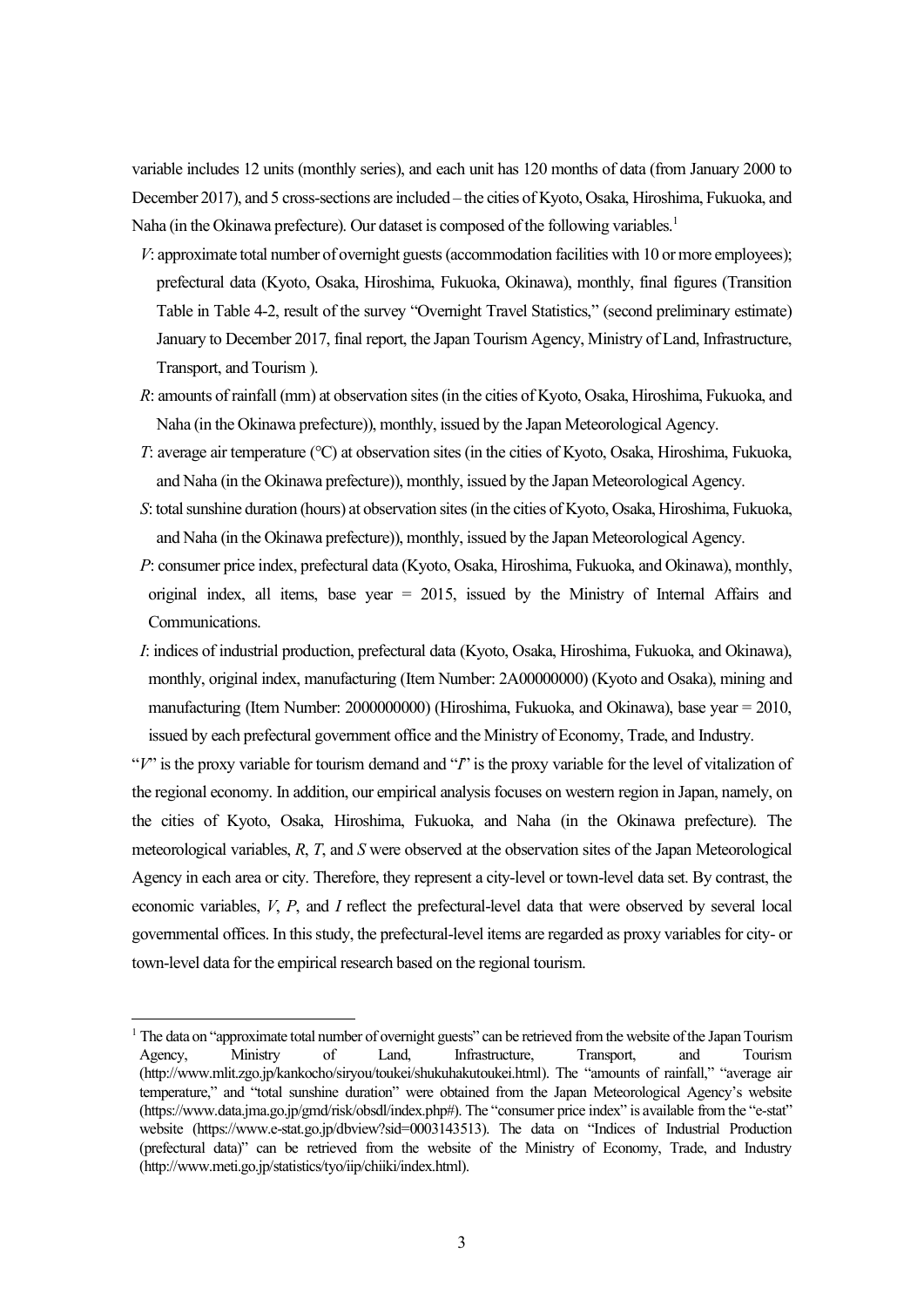In our study, logarithmic transformation (natural logarithm) is performed on all the variables listed above, and a first difference of "*P*"  $(lnP_t - lnP_{t-1})$  is taken in order to have the inflation rate (monthly change).

## **2.2. Panel Unit Root Test**

 In this section, we conduct the seasonal unit root test considering the chance that seasonal pattern of the variables may change permanently due to some shocks.<sup>2</sup> We apply the panel unit root test proposed by Im, Pesaran, and Shin (2003). The specification of this test<sup>3</sup> is as follows:

$$
\Delta \gamma_{i,t} = \alpha_i + \rho_i \gamma_{i,t-1} + \sum_{k=1}^n \phi_k \Delta \gamma_{i,t-k} + \delta_i t + \theta_t + u_{i,t},
$$
  
(*i* = 1, ..., *N* and *t* = 1, ..., *T*) (1)

where  $\gamma$ : variable to be tested,  $\alpha$ : intercept of unit element of panel, i: unit element of panel, t: time element of panel,  $\rho$ : coefficient to be tested for unit root,  $\theta$ : intercept of time element of panel,  $u$ : residual.

 Im, Pesaran, and Shin's (2003) test needs separate Augmented Dickey-Fuller (ADF) unit root tests for the *N* cross-section units, and their final test statistic is the average of each statistic across groups by following a normal distribution. The null hypothesis is that all units are non-stationary, and the alternative hypothesis is that a fraction of the series in the panel isto be stationary. In our study, if the test result shows a non-stationary pattern, first order or the eventual order of differencing of the variable and panel cointegration analysis should be considered.

 The result of the Im, Pesaran, and Shin's (2003) test is described in Table 1. The test statistics in this table show the rejections of the null hypothesis<sup>4</sup> at conventional level of significance, and the clear signs of being I(0) for all variables. Therefore, we need not consider the differencing of the variables and panel cointegration test.

#### **2.3. Estimation by the Two-way Fixed Effects Model**

 With the characteristics of the variables known, our research proceeds to examine whether the meteorological and economic fundamentals are the determinants of tourism demand for the Japanese western region by panel regression analysis.

The standard linear regression for panel data analysis can be written as

$$
y_{it} = \beta_0 + x_{it}'\beta + \varepsilon_{it},\tag{2}
$$

where  $x_{it}$  is a *K*-dimensional vector of independent variables. An *i* is for the individual ( $i = 1, ..., N$ ) and a *t* is for the time period ( $t = 1, ..., T$ ). The constant term  $\beta_0$  and the slope coefficient  $\beta$  are identical for all individuals and for time periods. The error term  $\varepsilon_{it}$  changes over individuals and time, and it captures all unobservable elements that affect the dependent variable.

<sup>2</sup> See Hylleberg, Engle, Granger, and Yoo (1990) for details.

<sup>&</sup>lt;sup>3</sup> The explanation of the model of Im, Pesaran, and Shin (2003) in this section is partially based on Asteriou (2015).

<sup>&</sup>lt;sup>4</sup> Rejection of null hypothesis for Im, Pesaran, and Shin's (2003) test means that some series are stationary or converging to their means over time.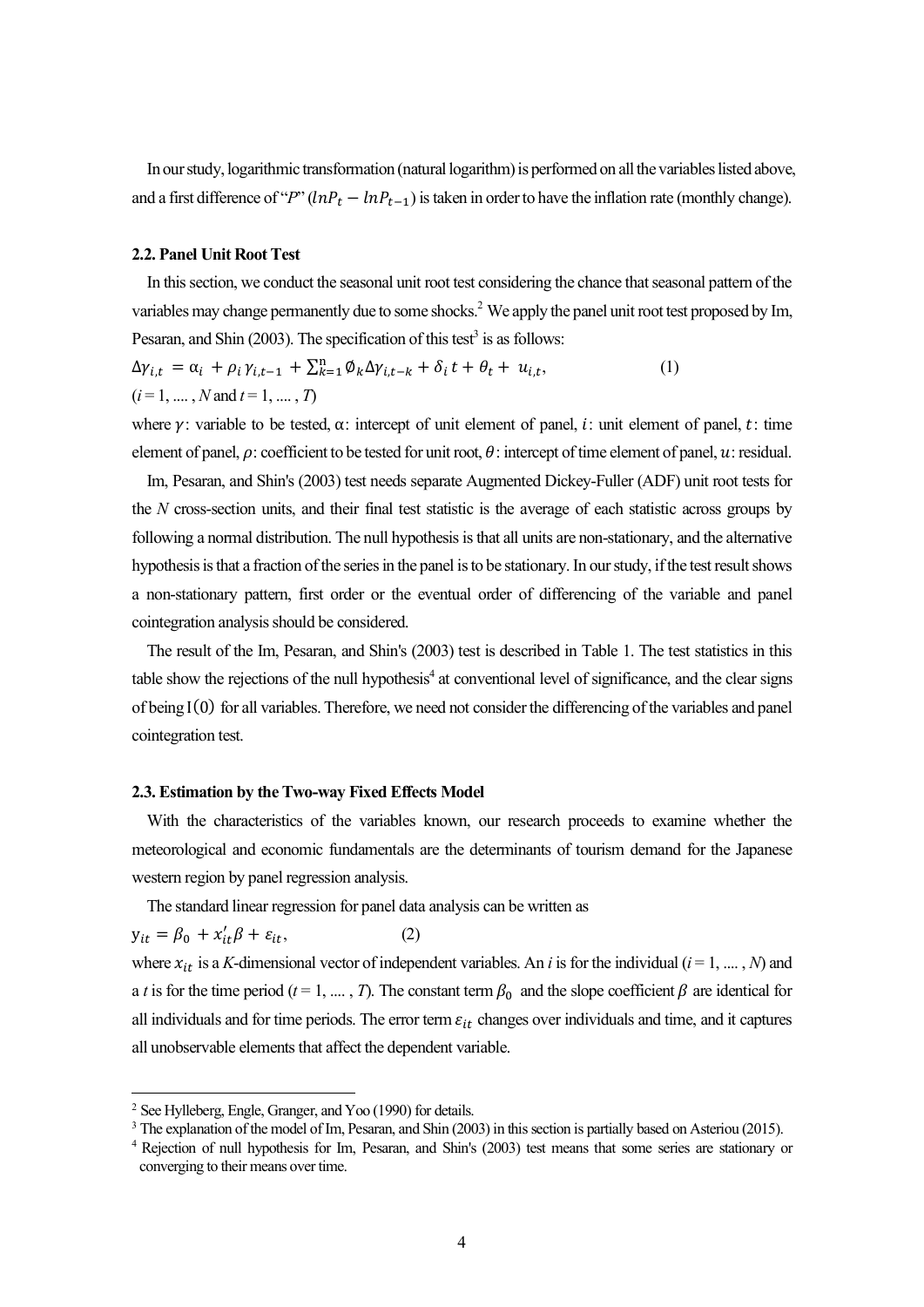| Variable (level)  | test statistic | p-value | optimal lag for intermediate tests |  |
|-------------------|----------------|---------|------------------------------------|--|
| ln V              | $-2.22322$     | 0.0131  | 0 to 12                            |  |
| ln R              | $-8.33159$     | 0.0000  | $0$ to 36                          |  |
| ln T              | $-3.33811$     | 0.0004  | $0$ to $0$                         |  |
| ln S              | $-17.7075$     | 0.0000  | $0$ to $1$                         |  |
| $ln P - ln P(-1)$ | $-13.7518$     | 0.0000  | 1 to 12                            |  |
| ln I              | $-4.30128$     | 0.0000  | 0 to 11                            |  |
|                   |                |         |                                    |  |

Table 1: Im, Pesaran and Shin Test (Exogenous variables: Individual effects, individual linear trends)

**Notes**: Optimal lag length for intermediate ADF test is determined based on the modified AIC criterion. P-values are computed by assuming asymptotic normality.

The random effects model is described by equation (2) and the assumption:

$$
\varepsilon_{it} = \alpha_i + u_{it}, \tag{3}
$$

where  $u_{it}$  is presumed to be homoscedastic and uncorrelated over time. The  $\alpha_i$  is time invariant and homoscedastic across individuals. This model also assume that the observable regressors in  $x_{it}$  are not correlated with the unobservable elements in both  $\alpha_i$  and  $u_{it}$ : in short,  $E\{x_{it} \varepsilon_{it}\}=0$ .

 The fixed effects model includes individual-specific constant terms. Thus, the fixed effects model is described by

 $y_{it} = \alpha_i + x'_{it}\beta + u_{it},$  (4)

where  $\alpha_i$  are fixed unknown constants that are estimated along with  $\beta$ , and  $u_{it}$  is usually assumed to be *i.i.d.* over individuals and time. The individual intercepts  $\alpha_i$  are often expressed as fixed (individual) effects and grasp all unobservable time-invariant differences across individuals. Further,  $E\{x_{it}\varepsilon_{it}\}\neq 0$  is assumed.

In our empirical research, the following two types of specification are applied ("ln" means the natural logarithm):

<Model 1>

$$
lnV_t = \alpha_0 + \alpha_1 lnR_t + \alpha_2 lnT_t + \alpha_3(lnP_t - lnP_{t-1}) + \alpha_4 lnI_t + e_t,
$$
\n
$$
\langle \text{Model 2>}
$$
\n
$$
(5)
$$

$$
lnV_t = \alpha_0 + \alpha_1 lnT_t + \alpha_2 lnS_t + \alpha_3(lnP_t - lnP_{t-1}) + \alpha_4 lnI_t + e_t.
$$
\n(6)

 First, we should detect which is better for us to choose the fixed effects model or the random effects model. The random effects model can be consistently estimated by both the fixed effects and the random effects estimators. The random effects estimator would be preferred if we are sure that the individual specific effect is certainly an unrelated effect, in short, the individual specific effect is random, and it is uncorrelated with the explanatory variables for all past, current, and future periods of the same person. The Wu-Hausman test<sup>5</sup> is constructed to find violation of the assumption for the random effects model that the independent variables are orthogonal to the unit (individual) effects. If no correlation is found between the

<sup>5</sup> The explanation of the Wu-Hausman test in this section is mainly based on Greene (2017) and Verbeek (2018).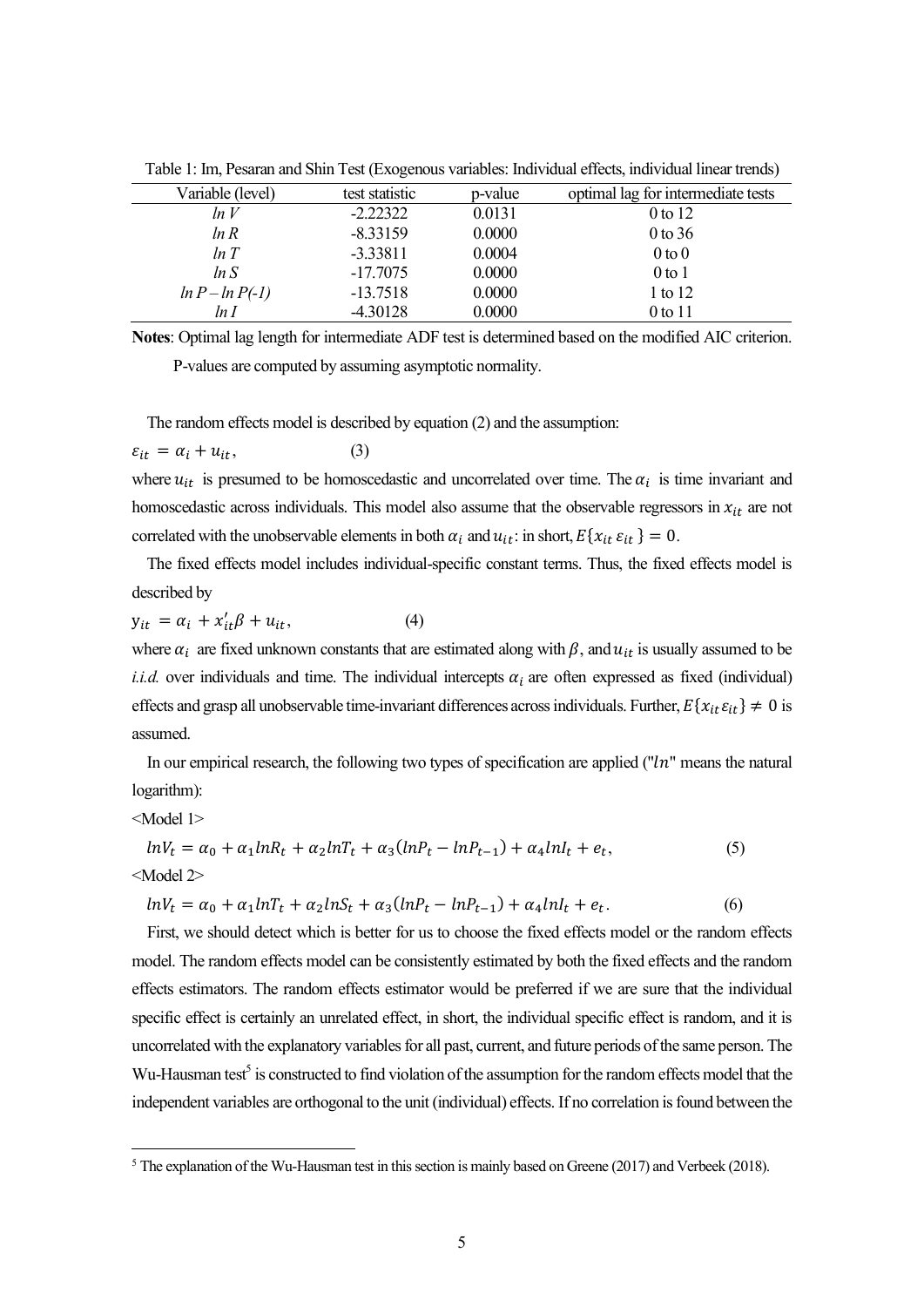independent variables and the unit effects, then  $\hat{\beta}_{FE}$ , estimates of  $\beta$  in the fixed effects model, would be close to  $\hat{\beta}_{RE}$ , estimates of  $\beta$  in the random effects model. The test statistic *H* describes the difference between these two estimates:

$$
H = (\hat{\beta}_{RE} - \hat{\beta}_{FE})' [Var(\hat{\beta}_{FE}) - Var(\hat{\beta}_{RE})]^{-1} (\hat{\beta}_{RE} - \hat{\beta}_{FE}),
$$
  
\nwith the condition under the null hypothesis:  
\n
$$
Var(\hat{\beta}_{FE} - \hat{\beta}_{RE}) = Var(\hat{\beta}_{FE}) - Var(\hat{\beta}_{RE}).
$$
\n(8)

*H* follows chi-square distribution with degrees of freedom that equal to the number of regressors under the null hypothesis of orthogonality. Rejection of null hypothesis<sup>6</sup> implies that the two models are different enough, and we do not prefer the random effects model.

 The results of the Wu-Hausman tests for our two models (model 1 and model 2) are indicated in Table 2-1 and Table 2-2. The test statistics show the rejection of null hypotheses at 1% level of significance. Considering these results, we prefer the fixed effects model for our two kinds of estimation. However, the Wu-Hausman test hassome weak points. For example, it is only valid under *i.i.d.* of error term and cannot include time (period) fixed effects. Accordingly, we focus on the latter problem. In other words, we implement the redundant fixed effects tests to detect the existence of both cross-section and period fixed effects. Table 3-1 depicts the result of the test for model 1 and Table 3-2 shows the result for model 2, respectively. The test statistics reveal that the null hypotheses with regard to the individual fixed effects and the period fixed effects are rejected. In addition, the joint null hypotheses are also rejected. These results imply that there exist the individual effects<sup>7</sup> and the period (time) effects in the context of the fixed effects model. Therefore, we have to choose the so-called "two-way fixed effects model," rather than the usual one-way fixed effect model for our estimation. The two-way fixed effects model is described by the specification:

 $Y_{it} = \alpha + \beta x_{it} + \gamma_i + \mu_t + \varepsilon_{it},$  (9)  $\varepsilon_{it} \sim N(0, \sigma^2),$  $(10)$ 

where  $\gamma_i$  is for the individual fixed effects, and  $\mu_t$  stands for the period fixed effects.

 The results of the estimations for model 1 and model 2 by following the "two-way fixed effects model" using our balanced panel data set are displayed in Table 4-1 and Table 4-2. Considering the result of model 1, only two variables (except constant term) are significantly estimated and the other variables are insignificant among the explanatory variables that reflect meteorological and economic conditions of western region of Japan. The rainfall as the meteorological factor is significant at 1% level of significance with a negative sign. On the other hand, the inflation rate as an economic element is barely significant at 10% level with a positive sign. If we enlarge on these points, we have the following implications. In the

<sup>6</sup> Precisely speaking, rejection of null hypothesis should not directly be the evidence forthe comparative advantage of the fixed effects model. For the lower power with respect to the severe pretest bias of the Wu-Hausman test, see Guggenberger (2010).

 $7$  Because of the existence of individual fixed effects, pooled estimation is inappropriate for us.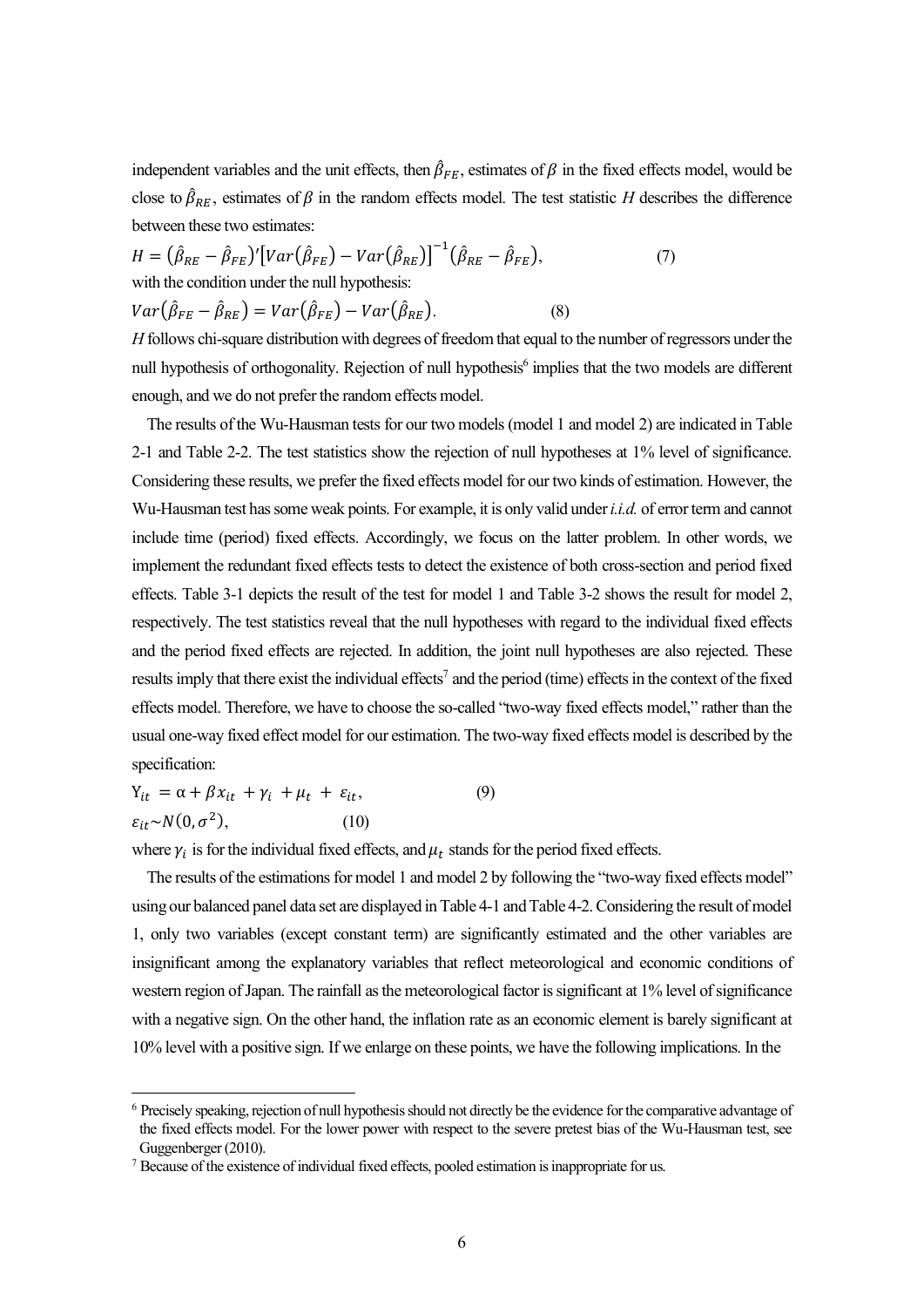Table 2-1: Wu-Hausman Test for model 1

| chi-sq. statistic chi-sq. d.f. | n-value        |
|--------------------------------|----------------|
| 1833.479672                    | <u>N UUU U</u> |

Table 2-2: Wu-Hausman Test 2 for model 2

| chi-sq. statistic chi-sq. d.f. | n-value |
|--------------------------------|---------|
| 1909.522834                    | 0.0000  |

Table 3-1: Redundant Fixed Effects Tests (cross-section and period fixed effects) for model 1

| $F / \gamma$                    | <b>Statistic</b> | d.f.       | p-value |
|---------------------------------|------------------|------------|---------|
| cross-section F                 | 2159.367481      | (4, 468)   | 0.0000  |
| cross-section $\chi^2$          | 1766.056572      |            | 0.0000  |
| period F                        | 19.645116        | (118, 468) | 0.0000  |
| period $\chi^2$                 | 1061.443252      | 118        | 0.0000  |
| cross-section / period F        | 90.453778        | (122, 468) | 0.0000  |
| cross-section / period $\chi^2$ | 1905.146109      | 122        | 0.0000  |

Table 3-2: Redundant Fixed Effects Tests (cross-section and period fixed effects) for model 2

| $\mathrm{F}$ / $\mathrm{\nu}$   | <b>Statistic</b> | d.f.       | p-value |
|---------------------------------|------------------|------------|---------|
| cross-section F                 | 2176.697085      | (4, 468)   | 0.0000  |
| cross-section $\chi^2$          | 1770.569053      |            | 0.0000  |
| period F                        | 19.453353        | (118, 468) | 0.0000  |
| period $\chi^2$                 | 1056.591122      | 118        | 0.0000  |
| cross-section / period F        | 92.627406        | (122, 468) | 0.0000  |
| cross-section / period $\chi^2$ | 1918.706703      | 122        | 0.0000  |

season that the sightseeing area has small amount of rain, the area might obtain comparatively a large tourism demand. The average air temperature and the level of vitalization of regional economy do not work at all in the case of model 1.

 With respect to the model 2, two variables (except constant term) are significant. The average air temperature is significantly estimated at 5%, while the total sunshine duration is significant at 1%. These two have positive sighs. This result might describe that the tourism destination with comfortable temperature is able to attract a large tourism demand, and the one with ample sunshine has a chance to obtain a large number of tourists. From a different aspect, meteorological factors might have certain impacts on tourism demand while the economic variablesthat possibly be the seasonal factors are not the crucial determinants of tourism demand in Japan's western region.

 On the whole, the result of model 1 shows that the rainfall as the meteorological factor is significant at 1% level of significance with a negative sign and the inflation rate as an economic element is barely significant at 10% with a positive sign. This result implies that the sightseeing place with small amount of rain might obtain comparatively a large tourism demand. The average air temperature and the level of vitalization of regional economy do not work as the factors to get tourism demand. The estimation result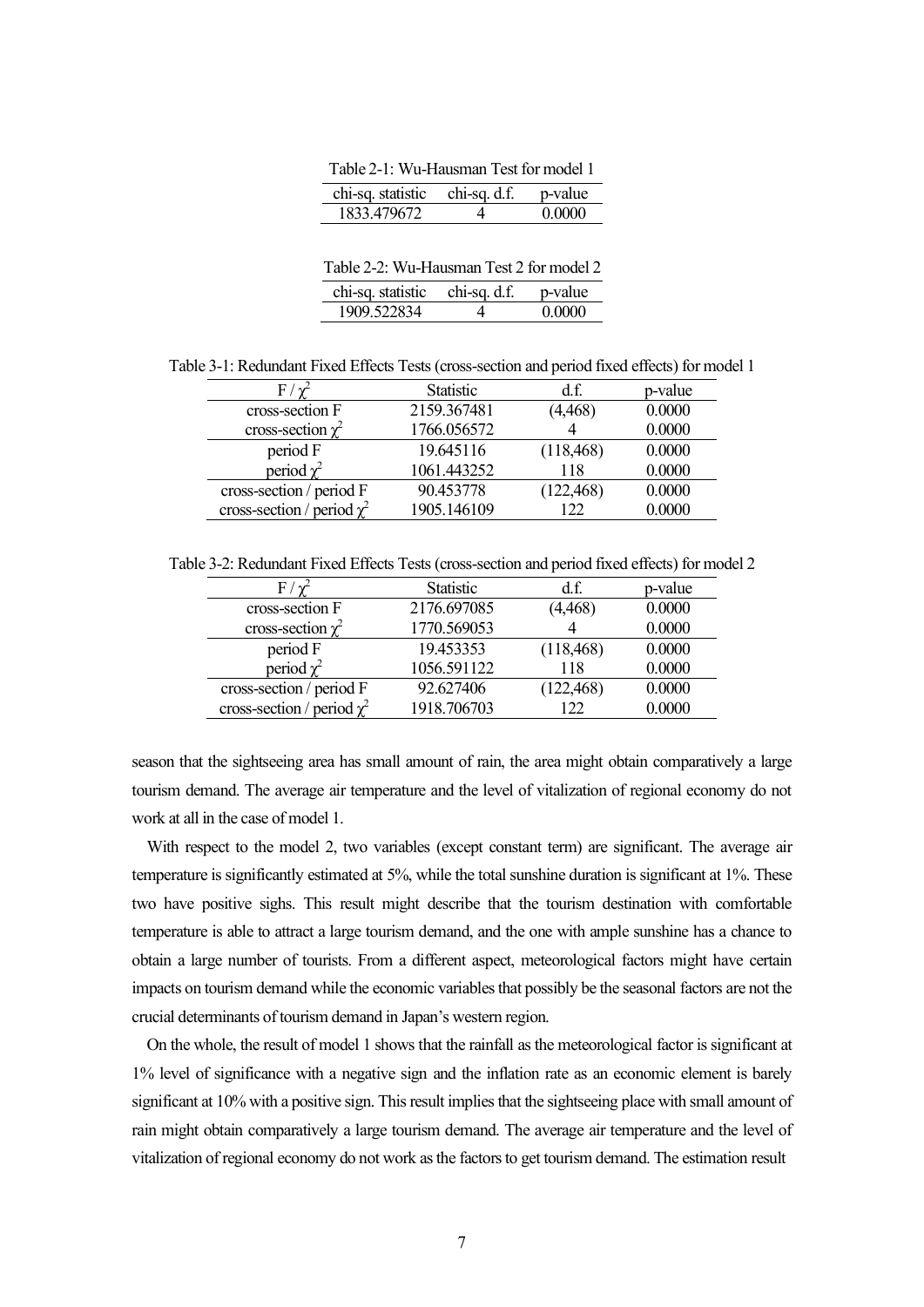| effects specification: cross-section fixed and period fixed effects (two-way model) |             |                               |             |          |  |  |
|-------------------------------------------------------------------------------------|-------------|-------------------------------|-------------|----------|--|--|
| variable                                                                            | coefficient | std. error                    | t-statistic | p-value  |  |  |
| const.                                                                              | 13.93036    | 0.254616                      | 54.71121    | 0.0000   |  |  |
| ln R                                                                                | $-0.029911$ | 0.008241                      | $-3.629442$ | 0.0003   |  |  |
| ln T                                                                                | 0.012778    | 0.028989                      | 0.440781    | 0.6596   |  |  |
| $ln P - ln P(-1)$                                                                   | 4.659875    | 2.504988                      | 1.860238    | 0.0635   |  |  |
| ln I                                                                                | 0.011936    | 0.060871                      | 0.196082    | 0.8446   |  |  |
| R-squared                                                                           | 0.962168    | Log likelihood<br>F-statistic |             | 611.0713 |  |  |
| Adj. R-squared                                                                      | 0.951983    |                               |             | 94.46456 |  |  |
| S.E. of regression                                                                  | 0.097695    | Prob (F-statistic)            |             | 0.000000 |  |  |
| Sum squared resid.                                                                  | 4.466760    |                               |             |          |  |  |

Table 4-1: Panel Regression Analysis (with cross-section and period fixed effects) for model 1

**Notes**: Dependent Variable: visitors. Method: Panel Least Squares. Sample: 2000: M1 (January) – 2017: M12 (December). Periods included: 119. Cross-sections included: 5. Total panel (balanced) observations: 595.

Table 4-2: Panel Regression Analysis (with cross-section and period fixed effects) for model 2

| effects specification: cross-section fixed and period fixed effects (two-way model) |             |                               |             |          |  |
|-------------------------------------------------------------------------------------|-------------|-------------------------------|-------------|----------|--|
| variable                                                                            | coefficient | std. error                    | t-statistic | p-value  |  |
| const.                                                                              | 13.01391    | 0.293187                      | 44.38777    | 0.0000   |  |
| ln T                                                                                | 0.060386    | 0.030563                      | 1.975757    | 0.0488   |  |
| ln S                                                                                | 0.128705    | 0.025045                      | 5.138918    | 0.0000   |  |
| $ln P - ln P(-1)$                                                                   | 3.519560    | 2.464457                      | 1.428128    | 0.1539   |  |
| ln I                                                                                | 0.011319    | 0.060051                      | 0.188491    | 0.8506   |  |
| R-squared                                                                           | 0.963181    | Log likelihood<br>F-statistic |             | 619.1441 |  |
| Adj. R-squared                                                                      | 0.953268    |                               |             | 97.16516 |  |
| S.E. of regression                                                                  | 0.096379    | Prob (F-statistic)            |             | 0.000000 |  |
| Sum squared resid.                                                                  | 4.347182    |                               |             |          |  |

**Notes**: Dependent Variable: visitors. Method: Panel Least Squares. Sample: 2000: M1 (January) – 2017: M12 (December). Periods included: 119. Cross-sections included: 5. Total panel (balanced) observations: 595.

based on the model 2 might describe that the tourism destination with comfortable temperature is able to attract a large tourism demand, and the one with ample sunshine has a chance to obtain a large number of tourists. From a different perspective, in Japan's western region, meteorologicalfactors might have certain impacts on tourism demand but the economic variables that possibly be the seasonal factors are not the critical determinants of tourism demand.

### **3. Concluding Remarks**

 The tourism seasonality expressed by fluctuated number of visitors to a destination is affected by various factors. Focusing on this aspect, this paper examines the tourism seasonality of western region in Japan including Kyoto, Osaka, Hiroshima, Fukuoka, and Okinawa (or city of Naha in Okinawa prefecture) with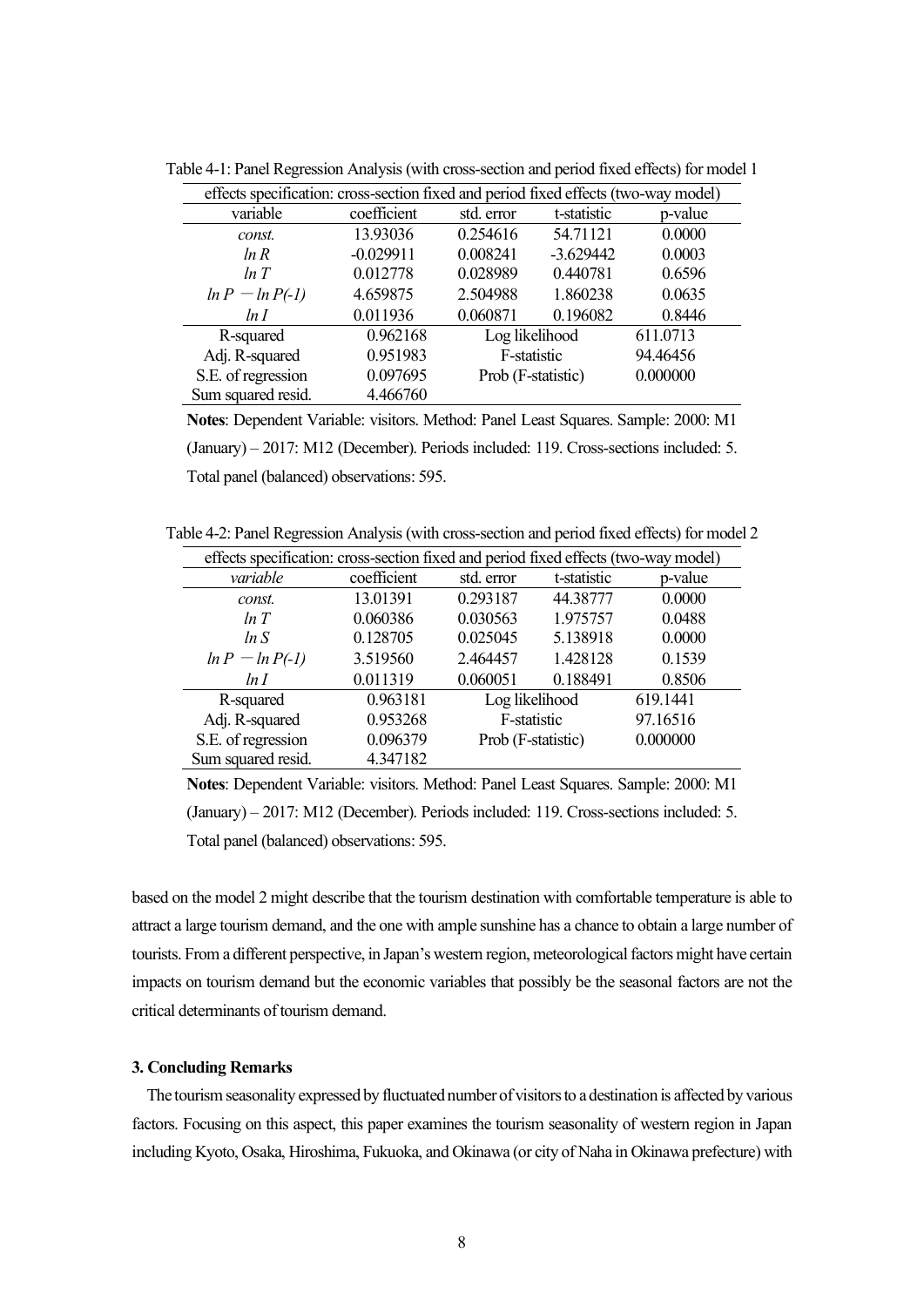the data that possibly be the meteorological fundamentals and the economic factors. Concretely, the empirical investigation based on the panel data analysis by applying the so-called "two-way fixed effects model" is implemented.

 The empirical examination by the panel data analysis based on "two-way fixed effects model" derived the results as follows. The estimation result of model 1 (with rainfall, temperature, inflation rate, and level of vitalization of the regional economy, as the explanatory variables) shows that the rainfall as the meteorological factor is significant at 1% level of significance with a negative sign and the inflation rate as an economic element is barely significant at 10% with a positive sign. This result implies that the sightseeing place with small amount of rain might obtain comparatively a large tourism demand. The average air temperature and the level of vitalization of regional economy do not work as the factors to get the tourism demand. The estimation result based on the model 2 (with temperature, sunshine duration, inflation rate, and level of vitalization of the regional economy, as the explanatory variables) might describe that the tourism destination with comfortable temperature is able to attract a large tourism demand, and the one with ample sunshine has a chance to obtain a large number of tourists. From a different aspect, meteorological factors might have certain impacts on tourism demand but the economic variables that possibly be the seasonal factors are not the critical determinants of tourism demand in Japan's western region.

 The implication of our result might be applied to the efficient operation of tourism facilities and infrastructures as the regional economic policy at the micro- and macro-levels. However, a natural extension and further investigation of our research are required since the empirical analysis in this paper has some unclear results.

#### **Acknowledgment**

 This research was supported by the Ministry of Education's Scientific Research Fund (Grant-in-Aid for Scientific Research (C), No.17K02127, 2017/4-2020/39.

#### **References**

Asteriou, D. (2015), *Applied Econometrics*, 3rd edition, Red Globe Press.

Baum, T. and Lundtorp, S (2001), *Seasonality in Tourism*, Pergamon.

Butler, R. W. (1994), "Seasonality in Tourism: Issues and Problems," in A. V. Seaton (ed.), *Tourism, the State of the Art*, Wiley, Chichester, pp.332-339.

Butler, R. W. (2001), "Seasonality in Tourism: Issues and Implications," in T. Baum and S. Lundtorp (eds.) (2001), *Seasonality in Tourism*, Pergamon, pp.5-22.

Cuccia, T. and Rizzo, I. (2011), "Tourism Seasonality in Cultural Destinations: Empirical Evidence from Sicily," *Tourism Management*, 32, pp.589-595.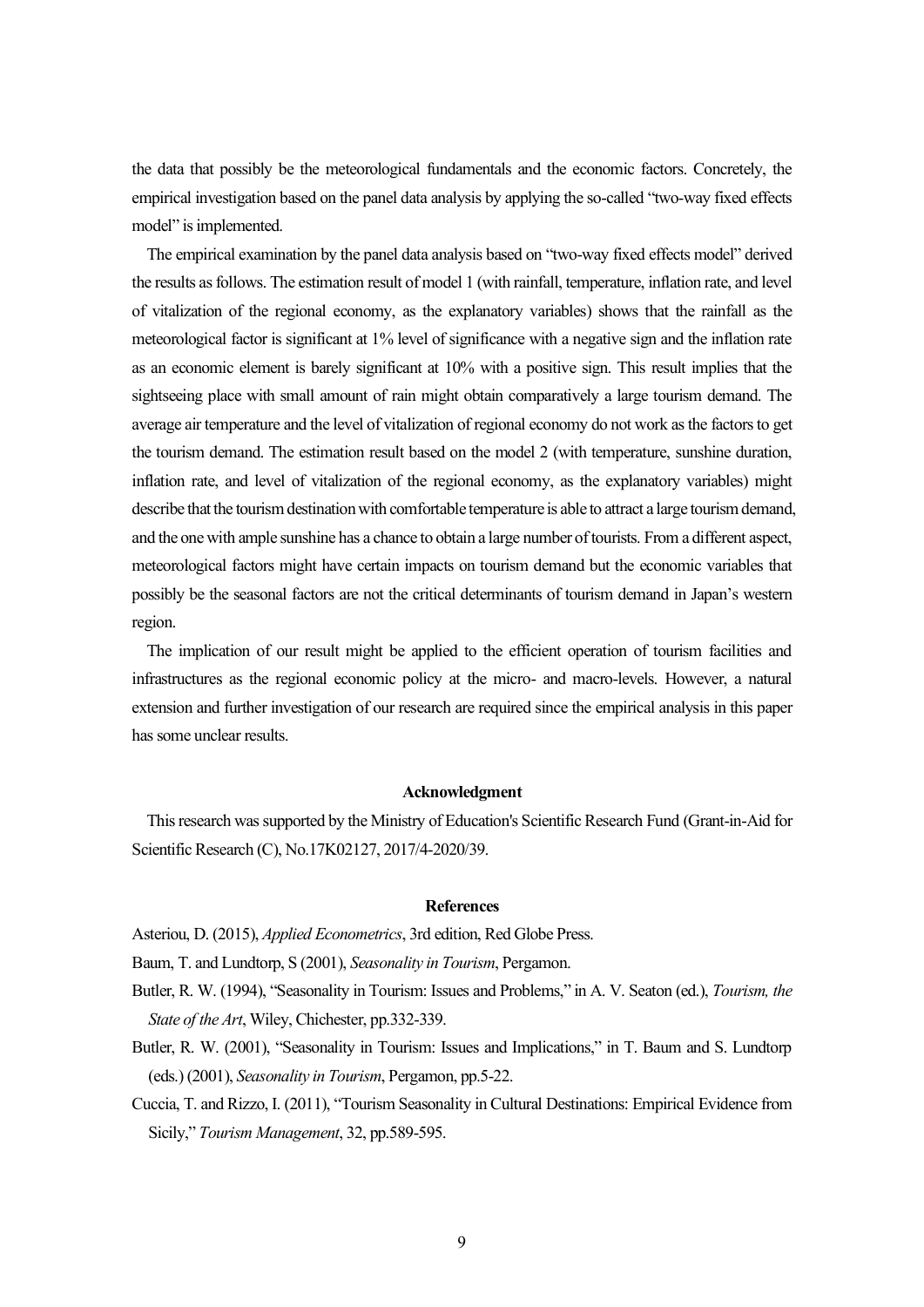- Fernandez-Morales, A. (2003), "Decomposing Seasonal Concentration," *Annals of Tourism Research*, 30(4), pp.942-956.
- Greene, W. H. (2017), *Econometric Analysis*, 8th edition, Pearson.
- Hylleberg, S., Engle, R. F., Granger, C. W. J, and Yoo, B. S. (1990), "Seasonal Integration and Cointegration," *Journal of Econometrics*, 44, pp.215-238.
- Im, K. S., Pesaran, M. H. and Shin, Y. (2003), "Testing for Unit Roots in Heterogeneous Panels," *Journal of Economics*, 115, pp.53-74.
- Koc, E., and Altinay, G. (2007), "An Analysis of Seasonality in Monthly Per Person Tourist Spending in Turkish Inbound Tourism from a Market Segmentation Perspective," *Tourism Management*, 28-1, pp.227–237.
- Koenig-Lewis, N., and Bischoff, E., E. (2005), "Seasonality Research: the State of the Art," *International Journal of Tourism Research*, 7, pp.201-219.
- Kulendran, N., and Dwyer L. (2010), *Seasonal Variation versus Climate Variation for Australian Tourism: Executive Summary*, Gold Coast, Australia: CRC for Sustainable Tourism Pty Ltd.
- Kulendran, N., and L. Dwyer, L. (2012), "Modeling Seasonal Variation in Tourism Flows with Climate Variables," *Tourism Analysis*, Vol. 17, No. 2, pp. 121-137.
- Kulendran, N., and King, M. (1997), "Forecasting International Quarterly Tourist Flows using Error-Correction and Time-Series Models," *International Journal of Forecasting*, 13(3), pp.319-327.
- Guggenberger, P. (2010), "The Impact of a Hausman Pretest on the Size of a Hypothesis Test: The Panel Data Case," *Journal of Econometrics*, 156, pp.337-343.
- Lee, C. Bergin-Seers, S., Galloway, G., O'Mahony, B. and McMurray, A. (2008), *Seasonality in the Tourism Industry: Impacts and Strategies*, Queensland: CRC for Sustainable Tourism.
- Lim, C. and McAleer, M. (2001), "Monthly Seasonal Variations: Asian Tourism to Australia," *Annals of Tourism Research,* 28-1, pp.68-82.
- Lundtorp, S. (2001), "Measuring Tourism Seasonality," in T. Baum and S. Lundtorp (eds.) (2001), *Seasonality in Tourism*, Oxford: Pergamon, pp.23-50.
- Matzarakis, A. (2006), "Weather- and Climate-Related Information for Tourism," *Tourism and Hospitality Planning and Development,* 3(2), pp.99-115.
- Morales, A. F. (2003), "Decomposing Seasonal Concentration," *Annals of Tourism Research*, 30-4, pp. 942-956.
- Nadal, J. R., Font, A. R. and Rossell, A. S. (2004), "The Economic Determinants of Seasonal Patterns," *Annals of Tourism Research*, 31-3, pp.697-711.
- Ridderstaat, J., Oduber, M., Croes, R., Nijkamp, P. and Martens, P. (2014), "Impacts of Seasonal Patterns of Climate on Recurrent Fluctuations in Tourism Demand: Evidence from Aruba," *Tourism Management*, 41, pp.245-256.